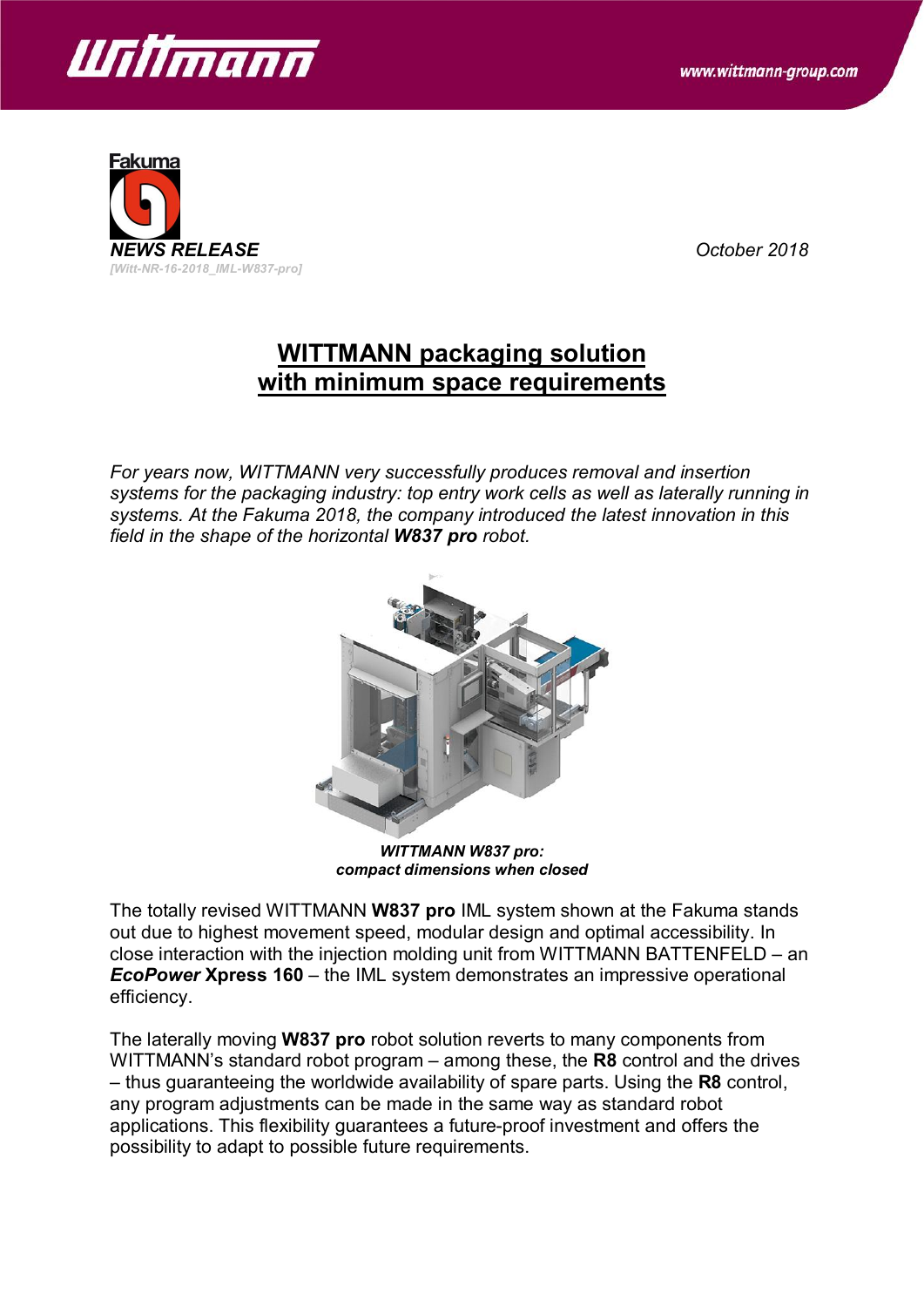

The use of two synchronized servo drives at the horizontal axis allows for accelerations of 80 m/s², therefore enabling the shortest removal times and the shortest total cycle time. The Fakuma IML system produces injection molded lids in a 4-cavity mold at a total cycle time of less than 3.5 seconds. This is made possible through the use of 11 partly synchronized servo axes. Most of the time, these axes are on duty simultaneously, carrying out the separation of the labels, the insert of the labels, the removal of the parts, and the stacking procedure. The finished molded and decorated lids are dropped on a conveyor belt. If required, a camera inspection can also be executed. The transfer system is also used for discharging initial or bad parts that are removed from the system using another conveyor belt. Good parts are passed to a separate stacking axis. This axis especially is characterized by its stable double-sided guidance of the vertical axis, which ensures the exact positioning of the parts within the stacking area. In the case of the Fakuma show system, the product stacks are 300 mm high. The buffer line spans 2,000 mm in the direction of the machine's clamping platen, thus allowing simple subsequent handling of the finished parts.

In case of maintenance or service, the two lateral units (label magazine and stacking axis) can be moved by 500 mm each on the one-piece underframe. This ensures easy access for several components of the system.



*WITTMANN W837 pro: excellent accessibility when opened*

"The Fakuma show is the perfect timeframe for us to present our latest developments for the packaging industry. We are very proud to have the new **W837 pro** robot solution that meets all the requirements of our customers. A leading factor is the minimization of the footprint combined with an easy access to the injection molding machine. The **W837 pro** fully meets this requirement," says Martin Stammhammer, International Sales Manager Robots and Automation Systems of the WITTMANN Group.

"And beyond that," he adds, "we can offer our customers a subsequent and easy installation and incorporation of a camera control system."